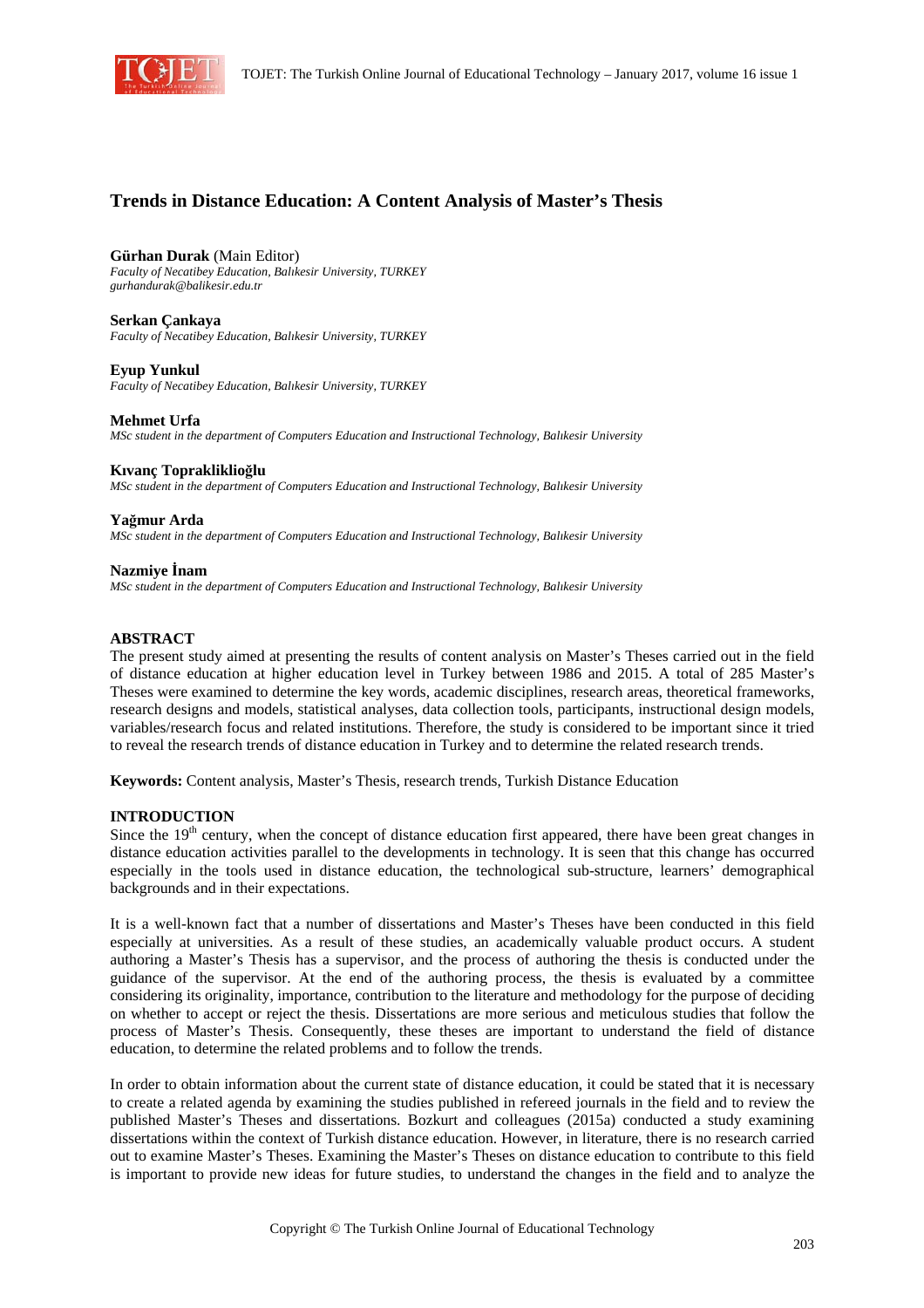

current related situation. In this respect, the purpose of this study was to examine the Master's Theses carried out on distance education between 1986 and 2015 with respect to certain variables and to reveal the current state of distance education. The study included the following headings: a) What are the most frequently used keywords, academic disciplines, research areas, theoretical/conceptual frameworks, research designs, research models, tests and analysis, data collection tools, participants, and variables/research interests; and b) what are the leading contributor institutions in Distance Education (DE) research in Turkey.

## **Review in Distance Education**

Koble and Brunker (1997), in their study, examined 129 papers published in the journal of American Journal of Distance Education (AJDE) and found that quantitative studies were conducted at most and mixed studies at least. Mishra (1997) examined the studies published in the journals of AJDE, Distance Education (DE), Open Learning: The Journal of Open, Distance and e-Learning (OL), and Indian Journal of Open Learning (IJOL) between 1991-1996. The researcher reported that the most frequent method was descriptive method; the most favored data collection tool was questionnaire; England was the country where most studies were conducted; and the most common discussions were about students' viewpoints regarding distance education.

Berge and Mrozowski (2001) examined 890 papers published in AJDE, Journal of Distance Education (JDE), DE and OL between 1990-1999. The researchers used the categorization method put forward by Sherry (1996) and found that descriptive studies were most common. In addition, it was revealed that there was a significant increase in the number of descriptive studies by years and that there was no significant increase or decrease in the number of case studies, correlational studies and experimental studies by years. It was seen that most studies were carried out on the dimension of distance education design and that there was quite a little research on the area of cost and benefit. Lee, Driscoll and Nelson (2004), who examined the same journals between 1997-2002, reached 361 papers. The most frequent method used in these studies was the case study method. It was found that theoretical research topics were dominant.

In one study carried out by Zawacki-Richter (2009), the research fields related to Distance Education were classified. In the study, 26 participants from 11 countries (Australia, Brazil, Canada, China, Fiji, Germany, Ireland, New Zealand, South Africa, England and USA) were asked for their views. In line with their views, the distance education studies were grouped under three categories: Macro, Meso and Micro.

Zawacki-Richter, Bäcker and Vogt (2009) examined 695 papers published in five different journals related to distance education between 2000-2008. According to the classification put forward by Zawacki (2009), it was found that the most common research field was "interaction and communication in learning environments" and the least was "costs and advantages". In the study, it was reported that there was a positive increase in the numbers of quantitative and qualitative studies by years and that there was a decrease in the number of mixed studies.

Salar (2009) examined studies published in 15 refereed journals in Turkey between 2003-2008. In the study using the classification put forward by Berge and Mrozowski (2001), it was found that the most common research topics included selection and acceptance of technology, design issues, redefining key participant roles, strategies to increase interaction, and active learning. In addition, it was revealed that descriptive studies were more common when compared to other research types.

De Olivera Neto and Dos Santos (2010) compared 983 studies conducted in Brazil between 1987-2006 with 983 studies published in ADJE. In their study, the researchers used the categorization systems put forward by Gall, Borg, and Gall (2006) and by Lee, Driscoll and Nelson (2007). It was found that most studies in Brazil were conducted on administration while most studies in USA focused on evaluation.

Davies, Howell and Petrie (2010), in their study, examined 308 Master's Theses and dissertations conducted at universities in North America between 1998-2007. In the study using the content analysis method, it was revealed that there was a decrease in the number of studies regarding technology use. Most of the studies were carried out with the survey and case study methods, and the number of action research studies was lowest. The most frequent data collection tool used in these studies was found to be questionnaire.

Horzum, Özkaya, Demirci and Alparslan (2013) examined 35 papers published in Turkish journals in the field of educational sciences in Turkey between 2005-2011. It was found that there was an increase in the number of studies focusing on the use of web technologies and that the most common dependent variables were achievement, satisfaction and attitude. Among the data collection tools, the prominent ones included interview form, document analysis and scale.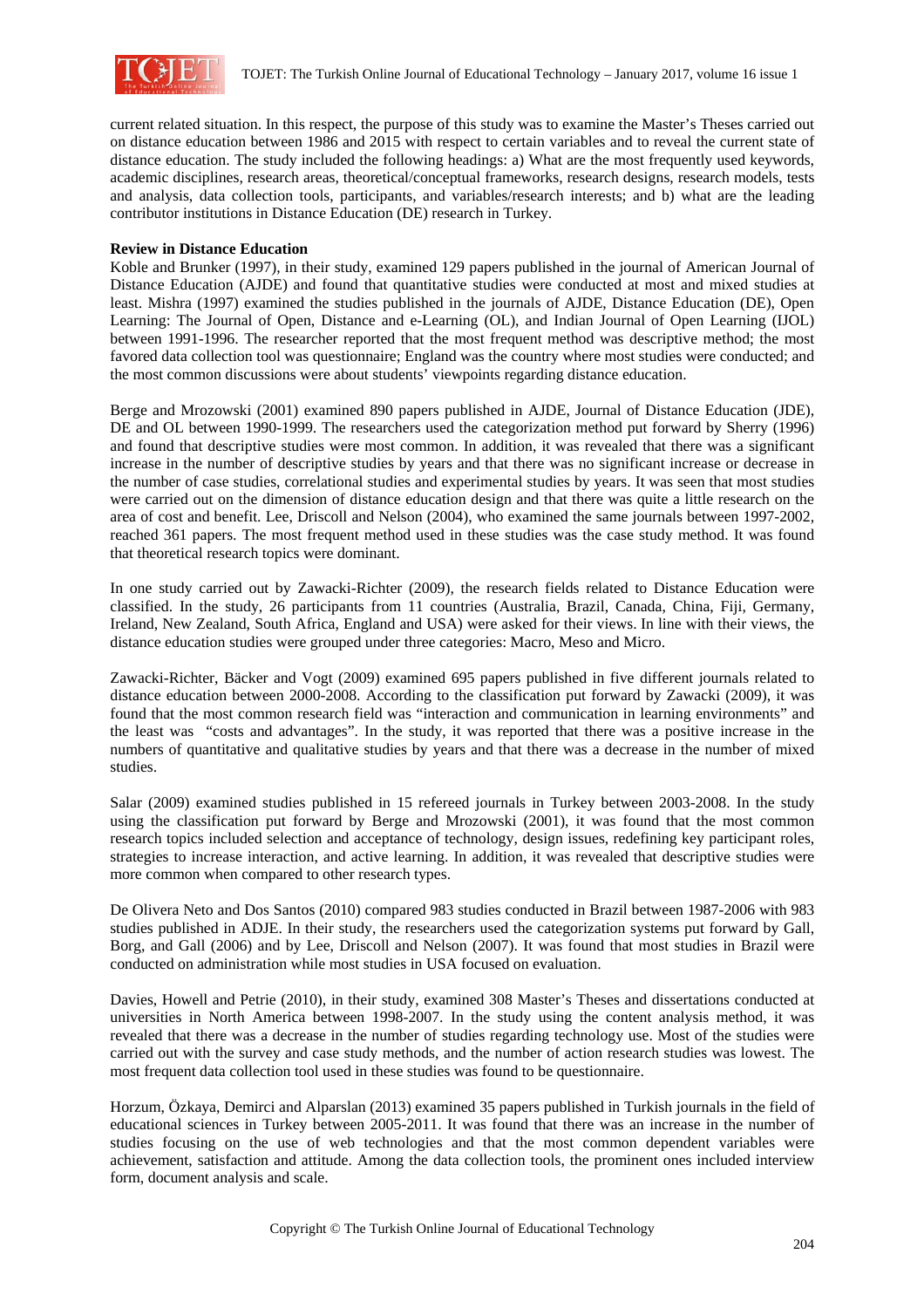

Bozkurt and colleagues (2015b) examined 861 research articles published in the journals of AJDE, DE, The European Journal of Open, Distance and e-Learning (EURODL), JDE, The Journal of Online Learning and Technology (JOLT), OL and The International Review of Research in Open and Distributed Learning (IRRODL) between 2009-2013. The researchers reported that the qualitative research method was most frequent; the mixed method was least frequent; and questionnaire, interview and document analysis were among the most common data collection tools. Of all the qualitative studies, 76 of them used content analysis; 74 of them used thematic analysis; and five of them used discourse analysis. In qualitative studies, the case study method was the most popular. Mixed studies mostly included exploratory sequential and explanatory sequential studies. In terms of the participants, most studies were conducted with undergraduate students, postgraduate students, academicians and teachers, respectively.

Bozkurt and colleagues (2015a), in their study, examined 61 dissertations with respect to such variables as key words, academic discipline, research areas, theoretical/conceptual frameworks, research designs, research models, statistical analyses, data collection tools, participants, variables/research focus and institutions contributing to the field. The dissertations were those included in the Thesis Database of Turkish Council of Higher Education (TCHE) between 1986 and 2014. In the study, the classification method put forward by Zawacki-Richter (2009) regarding the research areas in distance education was used. According to this classification, the most favored research area was "Instructional Design" at Micro Level, which was followed by "Distance Teaching System and Institutions" at Macro Level. The least frequent research area was "Costs and Benefits" and "Management and Organizations" at Meso Level. When the studies were categorized according to academic disciplines, it was seen that "Education and Training" had the highest frequency, which was followed by "Communication Science". In the dissertations examined, it was found that there was an increase in the number of theses based on theoretical grounds especially after 2011 and that the most common theory was "Technology Acceptance Model". In relation to methodology, it was seen that quantitative studies were most common with a rate of 36%, which was followed by mixed studies with 33% and qualitative studies with 31%. In addition, the popularity of mixed studies was found to increase starting from early 2000s. It was also revealed that the dissertations were mostly based on such research methods as experimental design, case study and explanatory sequential mixed method. In quantitative studies, inferential analysis was conducted with a rate of 64%, while descriptive analysis was run with a rate of 36%. As for the qualitative studies, content analysis was applied with a rate of 63%, and thematic analysis was used with a rate of 37%. The most common data collection tools in these studies included questionnaire, interview and scale, respectively. Also, it was seen that the participants were mostly undergraduate students. As the leading contributor institutions, Anadolu University was the one that produced most dissertations in the field of distance education (40%).

# **METHOD**

In the present study, content analysis was conducted on the Master's Theses carried out in the field of distance education in Turkey between 1986 and 2015. The theses were reached via the database of TCHE. The TCHE database is an electronic database which includes the Master's Theses and dissertations conducted and which researchers can access by taking the necessary permissions from the authorities in Turkey.

- While reviewing the related literature, the following criteria were taken into account in relation to the theses:
- 1. They would be included in TCHE database,
- 2. They would be published between 1986 and 2015,
- 3. They would be Master's Theses,
- 4. There would be permission for access to the theses.
- The theses were searched on the basis of the selected key words using the conjunction "OR" in three phases:
	- 1- 315 theses were reached using the keywords of "distance education", "distance teaching" and "distance learning",
	- 2- 31 theses were reached using the keywords of "open education", "open learning" and "open teaching", and
	- 3- 49 theses were reached using the keywords of "online education", "online learning" and "online teaching".

In accordance with the keywords used, a total of 395 theses were reached (31 December, 2015). Among these theses, those similar to each other were determined and excluded from the scope of the present study. As a result, 365 theses were obtained. Of these 365 theses, 80 of them were not included in the study for various reasons, either. Among these reasons for the exclusion of these 80 theses was the fact that there were studies focusing on the development of distance control systems but not on distance education; there were studies which mentioned distance education in the literature review part yet which were not generally related to distance education; and the research topics in some studies were not related to distance education though these studies were conducted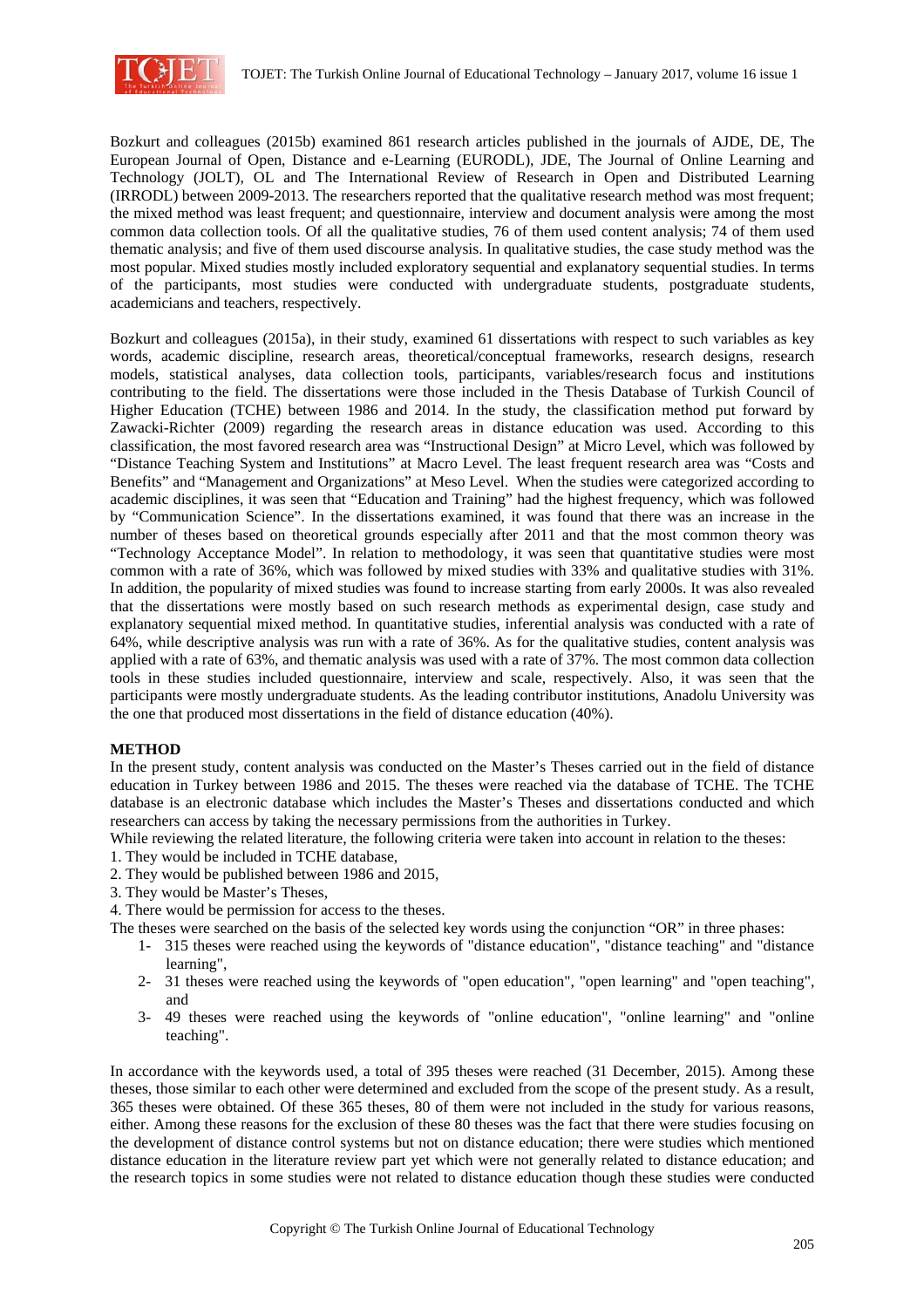

with distance education students. With the exclusion of such theses from the scope of the present study, there were 285 theses left in total to be examined in this study.

In order to find answers to the research questions, content analysis was conducted, and the related theses were examined with respect to certain variables. Descriptive statistics such as percentages and frequencies in relation to the variables were examined. These statistics were then interpreted in comparison with the results reported in other similar studies.



Figure 1. Diagram of thesis search process

# **Classification of Research Areas, Design and Model**

Regarding the distance education research areas, a classification system was developed by Zawacki-Richter (2009) which was shown in Table 1. In the present study, this classification system was used, and the research categories of the theses were determined and reported meticulously. The reason for the use of such a classification system was that this system was frequently used in distance education review studies for the review of the related literature. Accordingly, the results of the present study can be easily compared with other review studies.

# Table 1. Research Areas of DE (Zawacki-Richter, 2009) **Macro level: Distance education systems and theories.**

# **1.** *Access, equity, and ethics*

The democratization of access to distance education afforded by new media and by finding ways to deliver high-quality education to those who have limited resources and poor infrastructure; issues that refer to the (sustainable) provision of distance education in developing areas. What is the impact of distance education (e.g., via mobile learning) on narrowing the digital divide and what is the role of ICT (information and communication technologies) and/or OER (open educational resources) in terms of access to education?

# **2.** *Globalization of education and cross-cultural aspects*

Aspects that refer to the global external environment and drivers, the development of the global distance education market, teaching and learning in mediated global environments, and the implications for professional development.

# **3.** *Distance teaching systems and institutions*

Distance education delivery systems, the role of institutional partnerships in developing transnational programmes, and the impact of ICT on the convergence of conventional education and distance education institutions (hybrid or mixed-mode).

# **4.** *Theories and models*

Theoretical frameworks for and foundations of distance education, e.g., the theoretical basis of instructional models, knowledge construction, interaction between learners, or the impact of social constructivism learning theories on distance education practice.

# **5.** *Research methods in distance education and knowledge transfer*

Methodological considerations, the impact of distance education research and writing on practice, and the role of professional associations in improving practice. Literature reviews and works on the history of distance education are also subsumed within this area.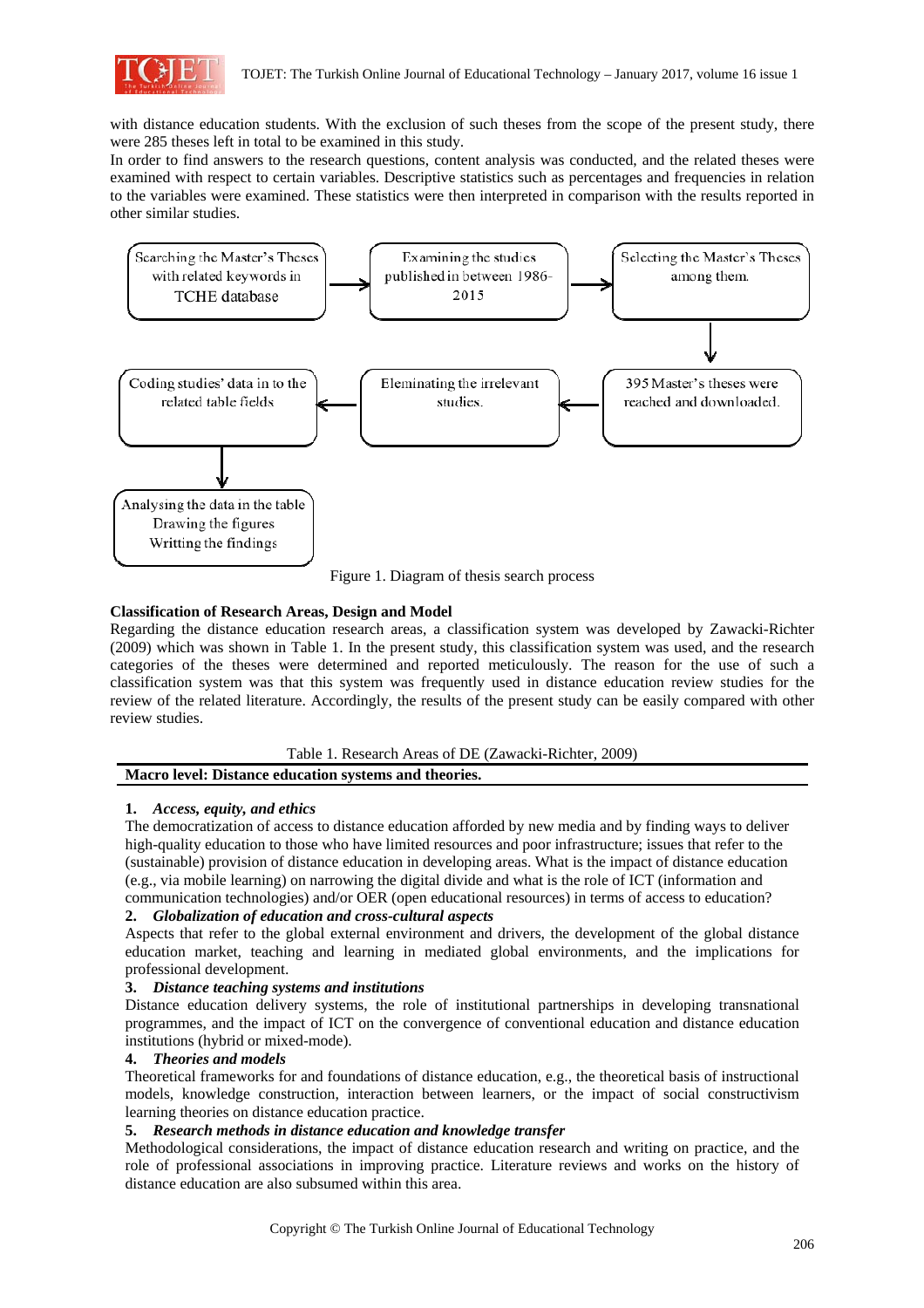

# **Messo level: Management, organization, and technology.**

#### **1.** *Management and organization*

Strategies, administration, and organizational infrastructures and frameworks for the development, implementation, and sustainable delivery of distance education programmes. What is required for successful leadership in distance education? Distance education and policies relating to continuing education, lifelong learning, and the impact of online learning on institutional policies, as well as legal issues (copyright and intellectual property).

### **2.** *Costs and benefits*

Aspects that refer to financial management, costing, pricing, and business models in distance education. Efficiency: What is the return on investment or impact of distance education programmes? What is the impact of ICT on the costing models and the scalability of distance education delivery? How can cost effective but meaningful learner support be provided?

### **3.** *Educational technology*

New trends in educational technology for distance education (e.g., Web 2.0 applications or mobile learning) and the benefits and challenges of using OERs, media selection (e.g., synchronous vs. asynchronous media), technical infrastructure and equipment for online learning environments, and their opportunities for teaching and learning.

### **4.** *Innovation and change*

Issues that refer to educational innovation with new media and measures to support and facilitate change in institutions (e.g., incentive systems for faculty, aspects referring to staff workloads, promotion, and tenure).

### **5.** *Professional development and faculty support*

Professional development and faculty support services as a prerequisite for innovation and change. What are the competencies of online teachers and how can they be developed?

#### **6.** *Learner support services*

The infrastructure for and organization of learner support systems (from information and counselling for prospective students about library services and technical support to career services and alumni networks).

#### **7.** *Quality assurance*

Issues that refer to accreditation and quality standards in distance education. The impact of quality assurance and high quality learner support on enrolments and drop-out/retention, as well as reputation and acceptance of distance education as a valid form of educational provision.

# **Micro level: Teaching and learning in distance education.**

#### **1.** *Instructional design*

Issues that refer to the stages of the instructional design process for curriculum and course development. Special emphasis is placed on pedagogical approaches for tutoring online (scaffolding), the design of (culturally appropriate) study material, opportunities provided by new developments in educational technology for teaching and learning (e.g. Web 2.0 applications and mobile devices), as well as assessment practices in distance education.

#### **2.** *Interaction and communication in learning communities*

Closely related to instructional design considerations is course design that fosters (online) articulation, interaction, reflection, and collaboration throughout the learning and teaching process. Special areas include the development of online communities, gender differences, and cross-cultural aspects in online communication.

# **3.** *Learner characteristics*

The aims and goals of adult learners, the socio-economic background of distance education students, their different learning styles, critical thinking dispositions, and special needs. How do students learn online (learner behavior patterns, learning styles) and what competencies are needed for distance learning (e.g., digital literacy)?

#### **Reliability**

According to the criteria determined via the theses obtained as a result of the review, a table was prepared, and each researcher analyzed the results separately and transferred them to their own tables. Following this, these tables prepared by the researchers were compared; the differences were determined; and the related theses were examined again. Inter-rater reliability of the coding was  $\kappa = 0.820$ . Altman (1990) proposes that the extent of agreement for Cohen's kappa can be qualified as poor  $( $0.20$ ), fair  $(0.21 \text{ to } 0.40)$ , moderate  $(0.41 \text{ to } 0.60)$ , good$ (0.61 to 0.80), and very good (0.81 to 1.00). Thus, the reliability of raters can be considered as very good. Content analysis ended arriving at a consensus on all the findings.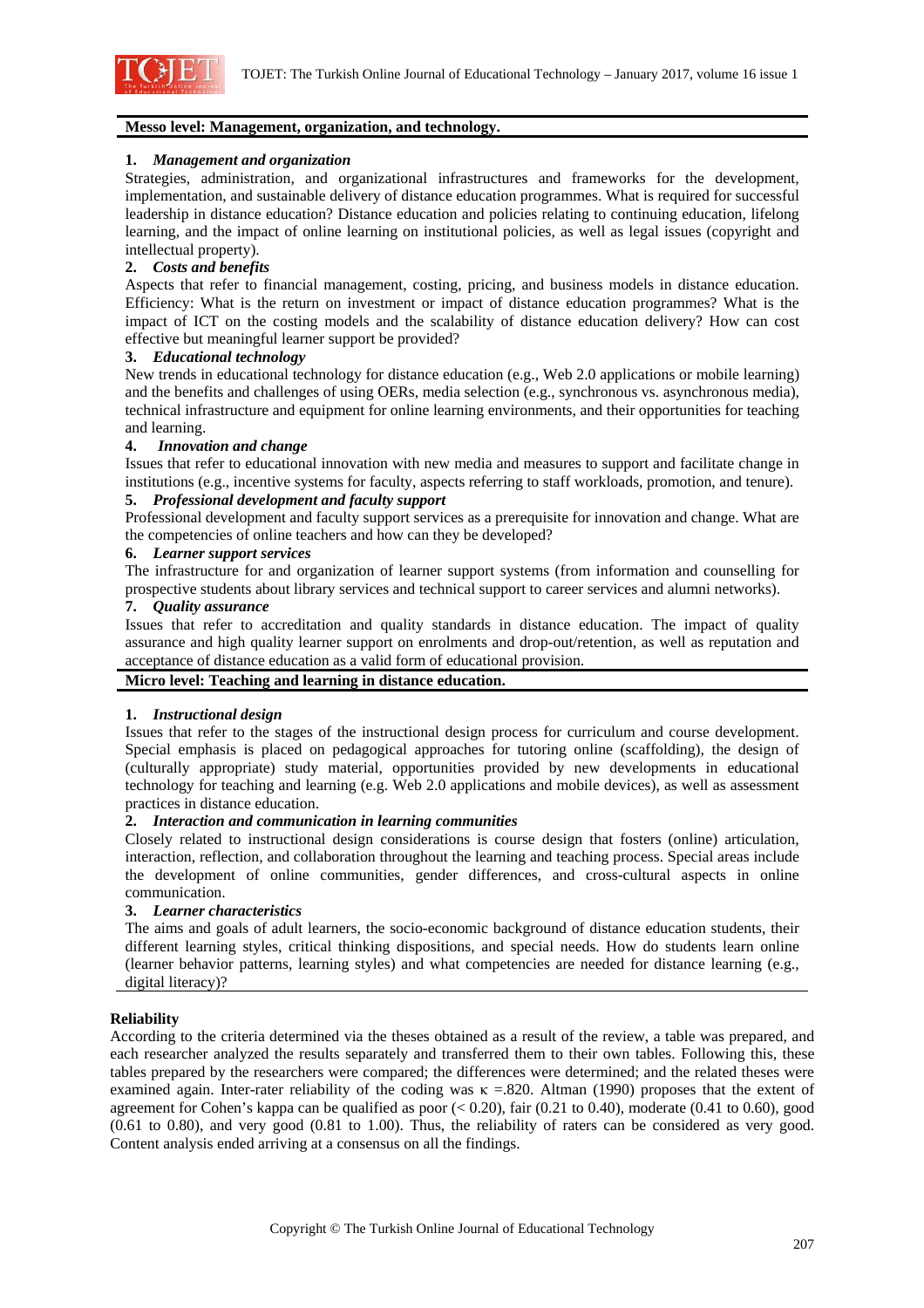

# **FINDINGS AND DISCUSSION**

In this part of the study, the results were presented and interpreted in comparison with those of other studies reported in related literature.

### **Keywords**

The keywords used in the Master's Theses were analyzed. The results were given in Table 2. When the keywords considered to be irrelevant to distance education were excluded, 11 different keywords were used 248 times. The most frequent keyword was found to be "Distance Education" with a rate of 47.1% (N=117), which was followed by the keywords of "Distance Learning" (n=51) and "E-Learning" (n=37). It was seen that the least frequent keywords used in the theses were "Distance instruction" (n=1) and "Virtual education" (n=1). These findings are similar to those reported by Horzum and colleagues (2013) and by Bozkurt and colleagues (2015).

| <b>Keywords</b>             | <b>Frequency</b> | Percentage     |
|-----------------------------|------------------|----------------|
| <b>Distance Education</b>   | 117              | 47.1           |
| Distance Learning           | 51               | 20.5           |
| E-Learning                  | 37               | 14.9           |
| Web-Based Education         | 10               | $\overline{4}$ |
| <b>Blended Learning</b>     | 9                | 3.6            |
| <b>Online Learning</b>      | 8                | 3.2            |
| Mobile Learning             | 7                | 2.8            |
| Web Based Learning          | 5                | 2              |
| Open Education              | 2                | 0.8            |
| <b>Distance Instruction</b> |                  | 0.4            |
| Virtual Education           |                  | 0.4            |
| <b>Total</b>                | 248              | 100            |

#### **Academic Discipline**

In the study, it was seen that the Master's Theses belonged to 22 different disciplines which was shown in Table 3. The theses were mostly conducted in the field of Education and Training. These findings are consistent with those reported by Bozkurt and colleagues (2015a, 2015b) and by Zawacki-Richter (2014). The other disciplines that the other theses belonged to included Computer Engineering and Computer Science and Control (17.4%), Science and Technology (7.9%), Technical Education (6.3%), Electrical and Electronics Engineering (4.2%) and Business Administration (3.1%).

Table 3. Academic disciplines

| Discipline*                                              | <b>Frequency</b> | Percentage |
|----------------------------------------------------------|------------------|------------|
| <b>Education and Training</b>                            | 206              | 54,4       |
| Computer Engineering and Computer Science and<br>Control | 66               | 17,4       |
| Science and Technology                                   | 30               | 7,9        |
| <b>Technical Education</b>                               | 24               | 6,3        |
| Electrical and Electronics Engineering                   | 16               | 4,2        |
| <b>Business Administration</b>                           | 12               | 3,2        |
| <b>Information and Records Management</b>                | 3                | 0,8        |
| <b>Mechanical Engineering</b>                            | 3                | 0,8        |
| Radio and Television                                     | 3                | 0,8        |
| <b>Statistics</b>                                        | 2                | 0,5        |
| <b>Banking</b>                                           | 2                | 0,5        |
| Labour Economics and Industrial Relations                | 2                | 0,5        |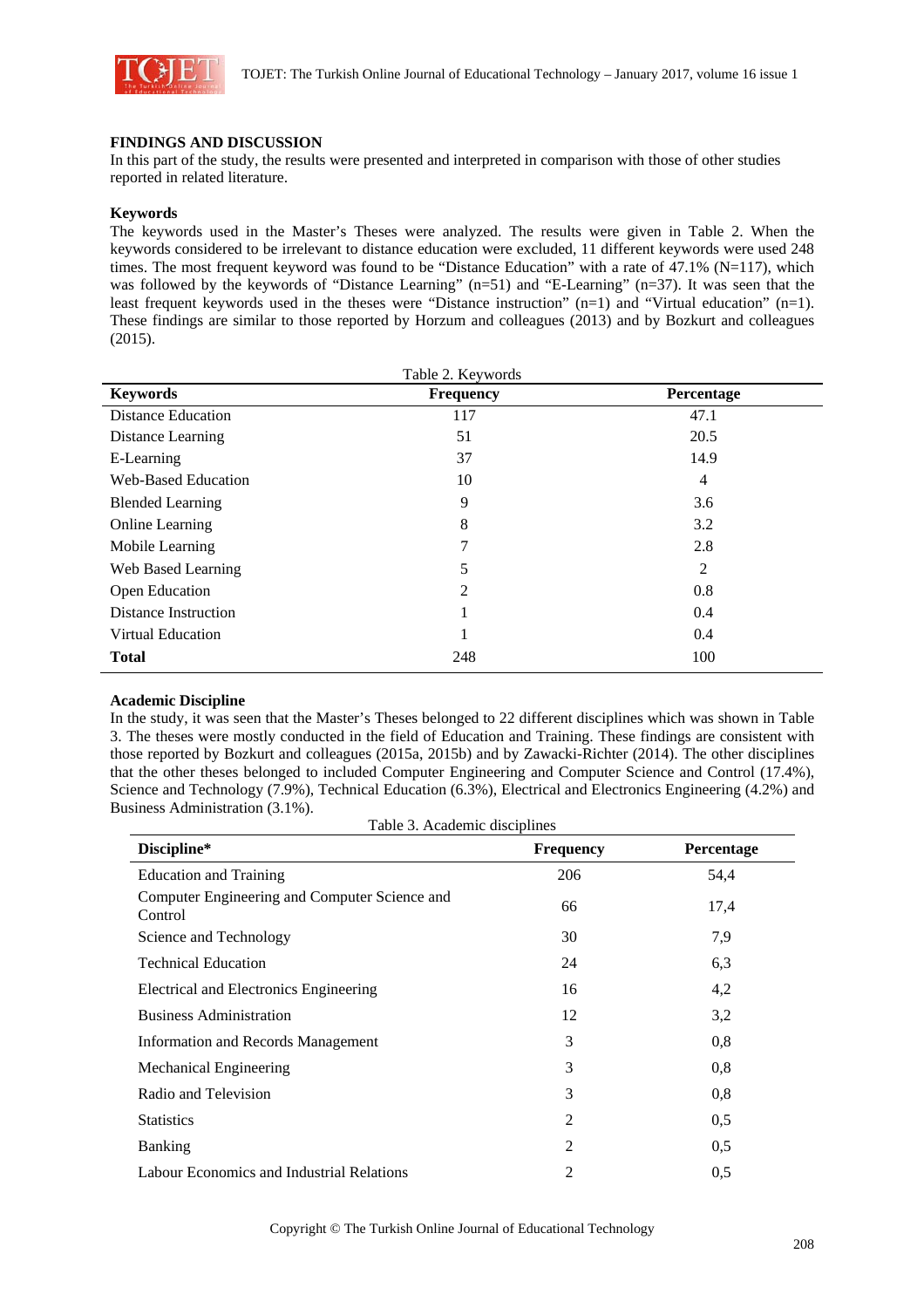

| Other**      | 1 V | . .<br>$\sim \cdot$ |
|--------------|-----|---------------------|
| <b>TOTAL</b> | 379 | <b>100</b>          |

\* The names of the academic disciplines originally belong to TCHE.

\*\* The category of 'Other' includes the disciplines of Interior Design and Decoration, Anatomy, Biostatistics, Traffic, Bioengineering, Physics and Physics Engineering, Home Economics, Health Education, and Fine Arts. \*\*\* In a single study, more than one academic discipline might have been used.

### **Research Areas**

In this part of the study, the theses were examined and coded at three levels using the classification put forward by Zawacki-Richter (2009) (Figure 2).



Figure 1. Research areas

As can be seen in Figure 2, among the prominent areas at meso level was "Educational Technology", which was followed by the headings of "Instructional Design" and "Learner Characteristics" at micro level. In addition, the heading of "Distance Teaching Systems and Institutions" was among the prominent ones at macro level. These four research areas were more common than the others. Bozkurt and colleagues (2015a), in their study, found that these four areas were the most popular ones. However, different from this study, Bozkurt and colleagues (2015a) reported that the most common area was Micro-Instructional Design. Depending on this result, it could be stated that the focus in doctorate theses was more on instructional design and that Master's Theses mostly focused on educational technologies. Similar to the studies conducted by Zawacki-Richter, Bäcker and Vogt (2009) and Bozkurt and colleagues (2015a, 2015b), there was no balanced distribution of the research areas revealed in this study.

# **Theoretical/Conceptual Framework**

Among the theses examined, only nine of them were based on at least one theoretical framework. These theoretical frameworks were cognitive learning theory, Kolb's experiential learning theory, Lev Vygotsky's Social Development Theory, Transactional Distance, Media Richness Theory, System Approach and Constructivism. On the other hand, 276 theses included in the scope of the present study did not include any theory. According to Bozkurt and colleagues (2015a), approximately 30% of the dissertations were based on at least one theoretical ground, yet it was only 3% for Master's Theses. Depending on this result, it could be stated that Master's Theses did not include any theoretical framework at all.

# **Research Design**

The research designs used in Master's Theses were examined in three categories: quantitative, qualitative and mixed. Figure 3 presents the distribution of these categories.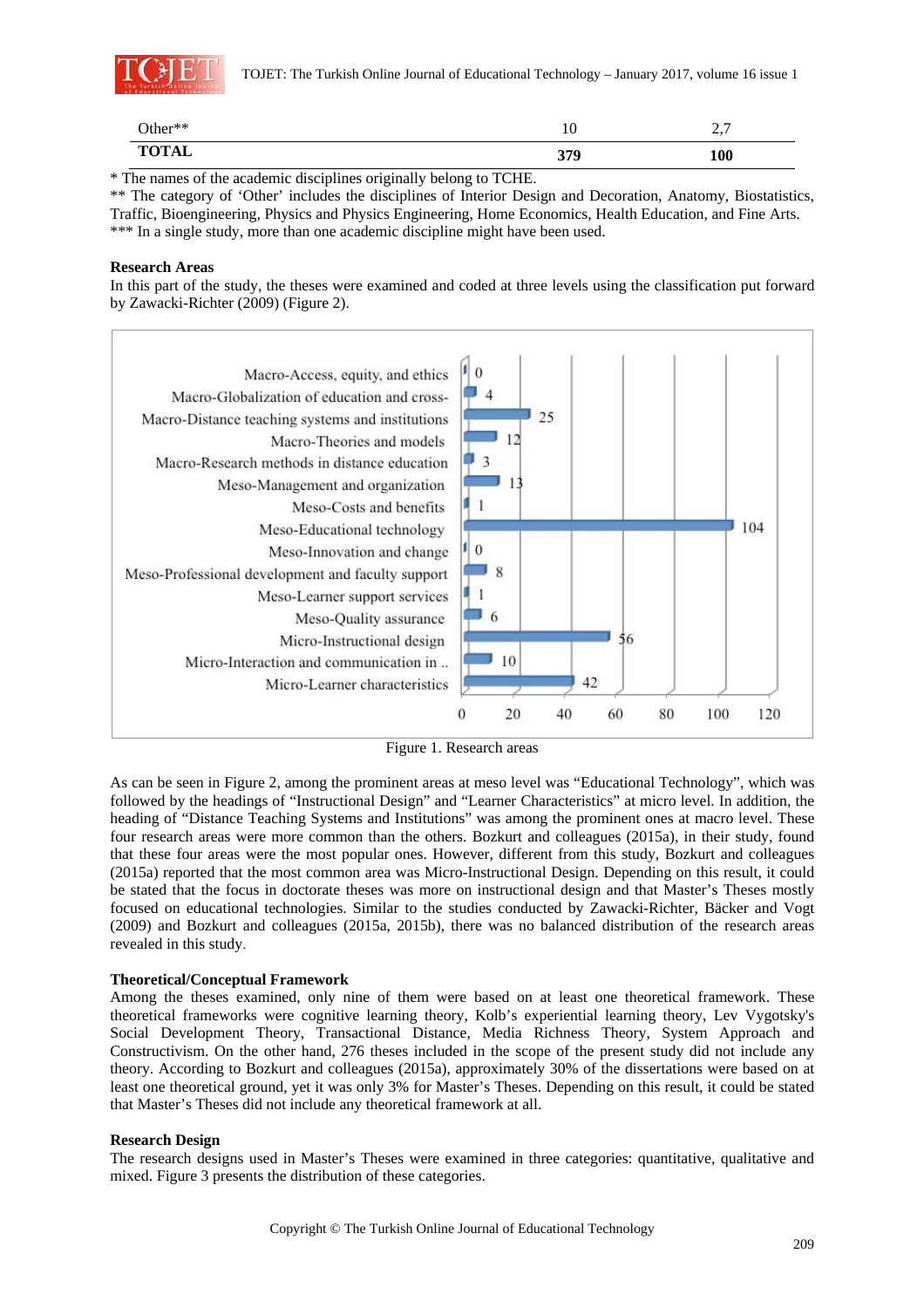



Figure 2. Research designs in Master's Thesis

As a result of the analysis of the data in the present study, it was found that of all the Master's Theses conducted in the field of distance education in Turkey between 1986 and 2015, 71% of them were carried out with the quantitative research design (N=148), 15% of them with the qualitative research design (N=31), and 14% of them were carried out with the mixed research design (N=28). These findings are supported by those reported in studies conducted by Koble and Brunker (1997), by Zawacki Richter and Prümmer, (2010) and by Bozkurt and colleagues (2015a). On the other hand, in contrast with these results, it was found that the studies carried out by Lee, Driscoll and Nelson (2004), by Hauser (2013) and by Bozkurt and colleagues (2015b) mostly included qualitative research design.

In the study, studies which included only one software, application or a system design and which did not involve any data collection except for the quantitative, qualitative and mixed research designs in the Master's Theses were gathered under the heading of Design Development. Table 4 presents the distribution of research areas by years. Different from these categories, three studies involved the use of Delphi technique.

| Table 4. Research designs         |      |     |      |                |      |      |                |                |    |    |                      |                |                      |                |      |                |                |      |       |
|-----------------------------------|------|-----|------|----------------|------|------|----------------|----------------|----|----|----------------------|----------------|----------------------|----------------|------|----------------|----------------|------|-------|
| <b>Research</b><br><b>Designs</b> | 1989 | 993 | 1997 | 2001           | 2002 | 2003 | 2004           | 2005           |    |    | 2006<br>2007<br>2008 |                | 2009<br>2010<br>2011 |                | 2012 | 2013           | 2014           | 2015 | TOTAL |
| Qualitative                       |      |     |      |                |      |      | $\overline{a}$ |                | 3  | 2  | 1                    | 2              | 3                    | 5              | 5    |                | $\overline{4}$ | 2    | 31    |
| Quantitative                      |      |     |      |                | 3    | 3    | 6              | $\overline{4}$ | 12 | 15 | 15                   | 8              | 26                   | 16             | 20   | 6              | 10             | 1    | 148   |
| Mixed                             |      |     |      |                |      |      |                |                | 2  | 1  | 2                    | $\overline{4}$ | 6                    | 2              | 5    |                | 2              |      | 28    |
| Develop a<br>Design               |      |     |      | $\overline{2}$ | 3    |      | 3              | 6              | 11 | 8  | 7                    | 13             | 12                   | $\overline{4}$ | 2    | $\overline{4}$ |                |      | 78    |
| <b>TOTAL</b>                      |      |     |      | 3              | 6    | 5    | 10             | 12             | 28 | 26 | 25                   | 27             | 47                   | 27             | 32   | 12             | 17             | 5    | 285   |

According to Table 4, it could be stated that there was an increase in the number of theses especially starting from the year 2006. At the same time, there has been a decrease in the number of theses in the last three years. However, this result, as required by the publication rules for the TCHE database, could be explained with the fact that some of the authors did not want their theses to be accessed after three years. A total of 46 theses conducted in the last three years were not included in the scope of the present study since it was not officially allowed to access them. Among all the theses examined in the present study, 27'% of them (N=78) were related to design development. Most of these studies were not conducted in the field of "Education and Instruction", and they generally belonged to the dimension of engineering. Figure 4 presents the graphical representation of Table 4.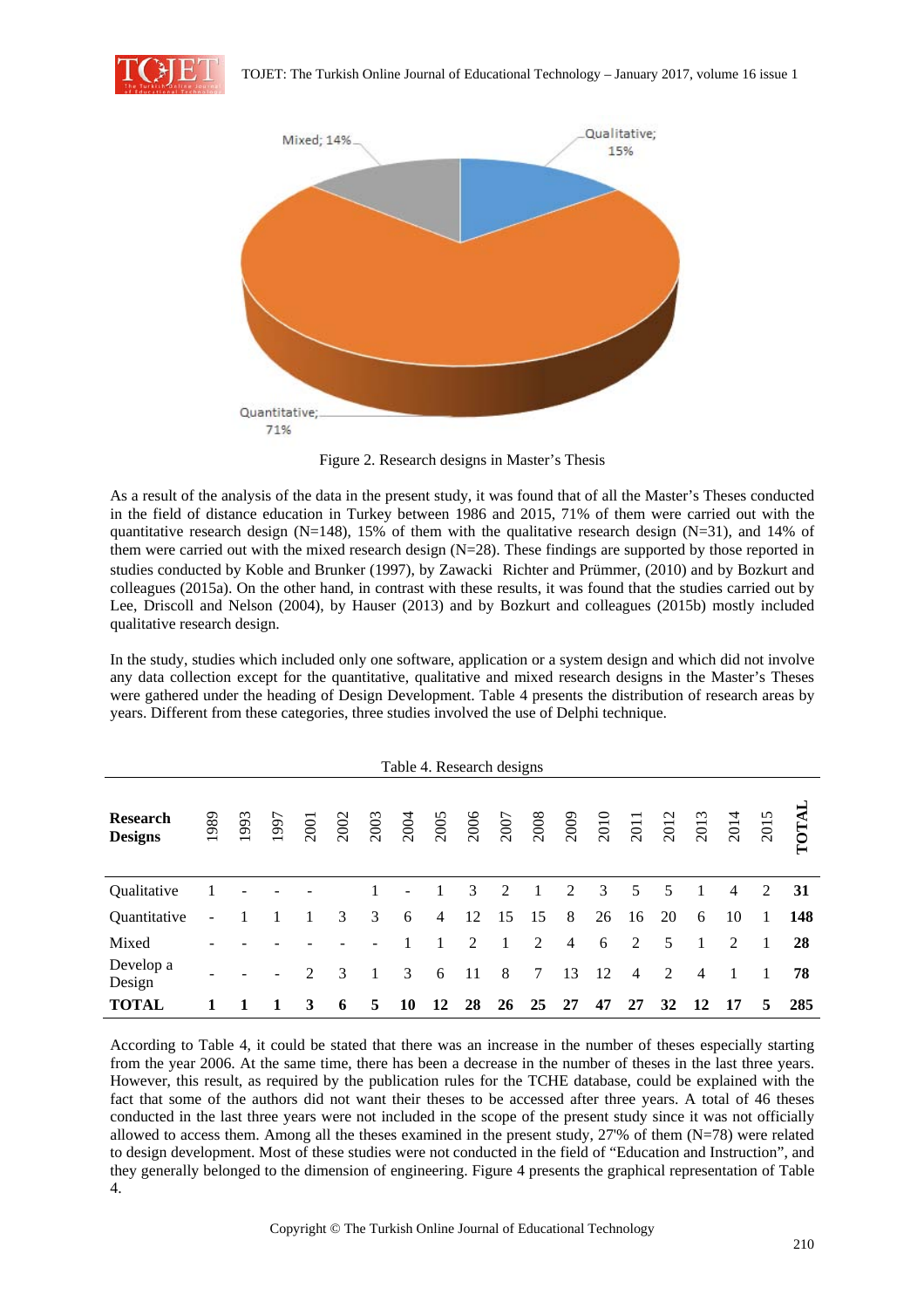



Figure 3. Distribution of research designs by years

According to Figure 4, when the distributions of the research designs were examined by years, it was seen that there was no thesis conducted between 1986 and 1988. The first thesis conducted in this field was in 1989 with a qualitative design. It was revealed that there was no thesis with qualitative design from 1989 to 2003 and that starting from 2005, qualitative studies became popular. When the research designs used in the theses were examined by years, no striking change was observed.

# **Research Model**

Under this heading, the three research models were examined, and the related findings were compared with those reported in related literature.



Figure 4. Distribution of Quantitative Methods by years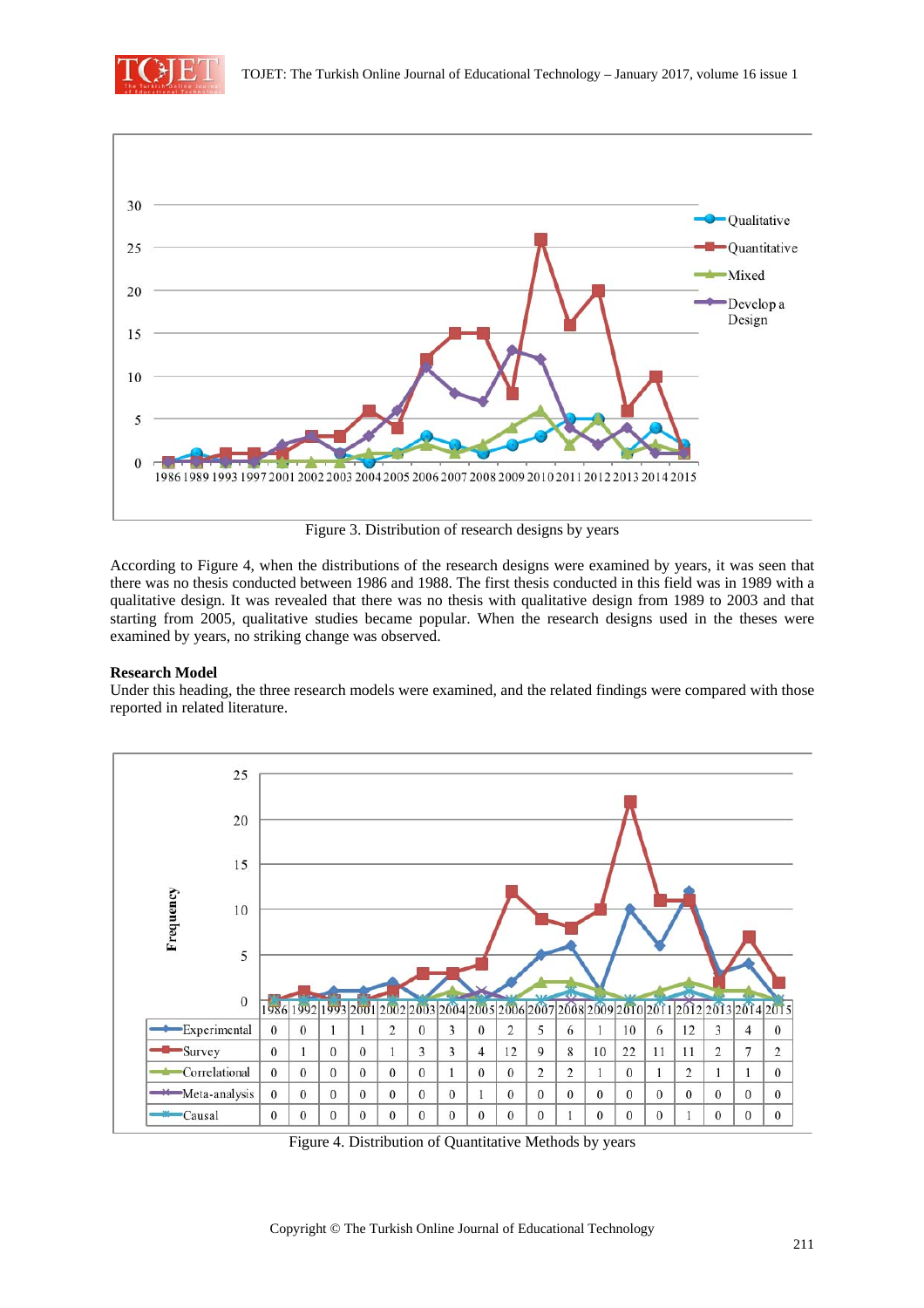

Among the theses examined within the scope of the present study, it was found that the first thesis using the quantitative method was conducted in 1992. It was also seen that in the quantitative studies, the most frequent method was the survey method  $(N=106)$  and that the least frequent one was the meta-analysis method  $(N=1)$ . These findings are consistent with those reported in other similar studies in related literature (Randall et al., 2010; Bozkurt et al, 2015). The number of studies using quantitative was highest (N=32) in 2010. When the table is examined, it is seen that there was a considerable increase in the number of studies using the survey and experimental models in 2010 in contrast with the remarkable decrease starting from 2013. The cause of this decrease could be said to be the fact that the authors started to prevent access to their theses in that year.



Figure 5. Distribution of Qualitative Methods by years

Among the theses examined within the scope of this study, the first thesis using qualitative methods was conducted in 1989. It was found that in the theses using the qualitative methods, the most frequent method was case study (N=54). These findings are parallel to those reported in other similar review studies in related literature (Lee, Driscoll, & Nelson, 2004; Davies, Howell & Petrie, 2010). When the table is examined, it is seen that there was no thesis conducted with the grounded theory method and historical method, which are among qualitative methods. These findings support those of another study carried out by Bozkurt and colleagues (2015a).

When the related literature was examined, it was seen that there are several classifications in relation to mixed methods. In a common typology for mixed methods, mixed method studies include a three-dimension typology: (1) Level of mixing (partially mixed versus fully mixed, (2) Time orientation (concurrent versus sequential) and (3) emphasis of approaches (equal status versus dominant status) (Johnson & Onwuegbuzie, 2004). In this study, this classification was used for the theses conducted with mixed method.

| Table 5. Distribution of Classifications of Mixed Method |    |               |  |  |  |  |  |  |  |
|----------------------------------------------------------|----|---------------|--|--|--|--|--|--|--|
| <b>Mixed Method</b>                                      |    | $\frac{6}{6}$ |  |  |  |  |  |  |  |
| Level of Mixing                                          |    |               |  |  |  |  |  |  |  |
| Partially                                                | 15 | 56            |  |  |  |  |  |  |  |
| Fully                                                    | 12 | 44            |  |  |  |  |  |  |  |
| Time Orientation                                         |    |               |  |  |  |  |  |  |  |
| Concurrent                                               | 6  | 22            |  |  |  |  |  |  |  |
| Sequential                                               | 21 | 78            |  |  |  |  |  |  |  |
| <b>Emphasis of Approaches</b>                            |    |               |  |  |  |  |  |  |  |
| <b>Equal Status</b>                                      | 7  | 26            |  |  |  |  |  |  |  |
| <b>Dominant Status</b>                                   | 20 | 74            |  |  |  |  |  |  |  |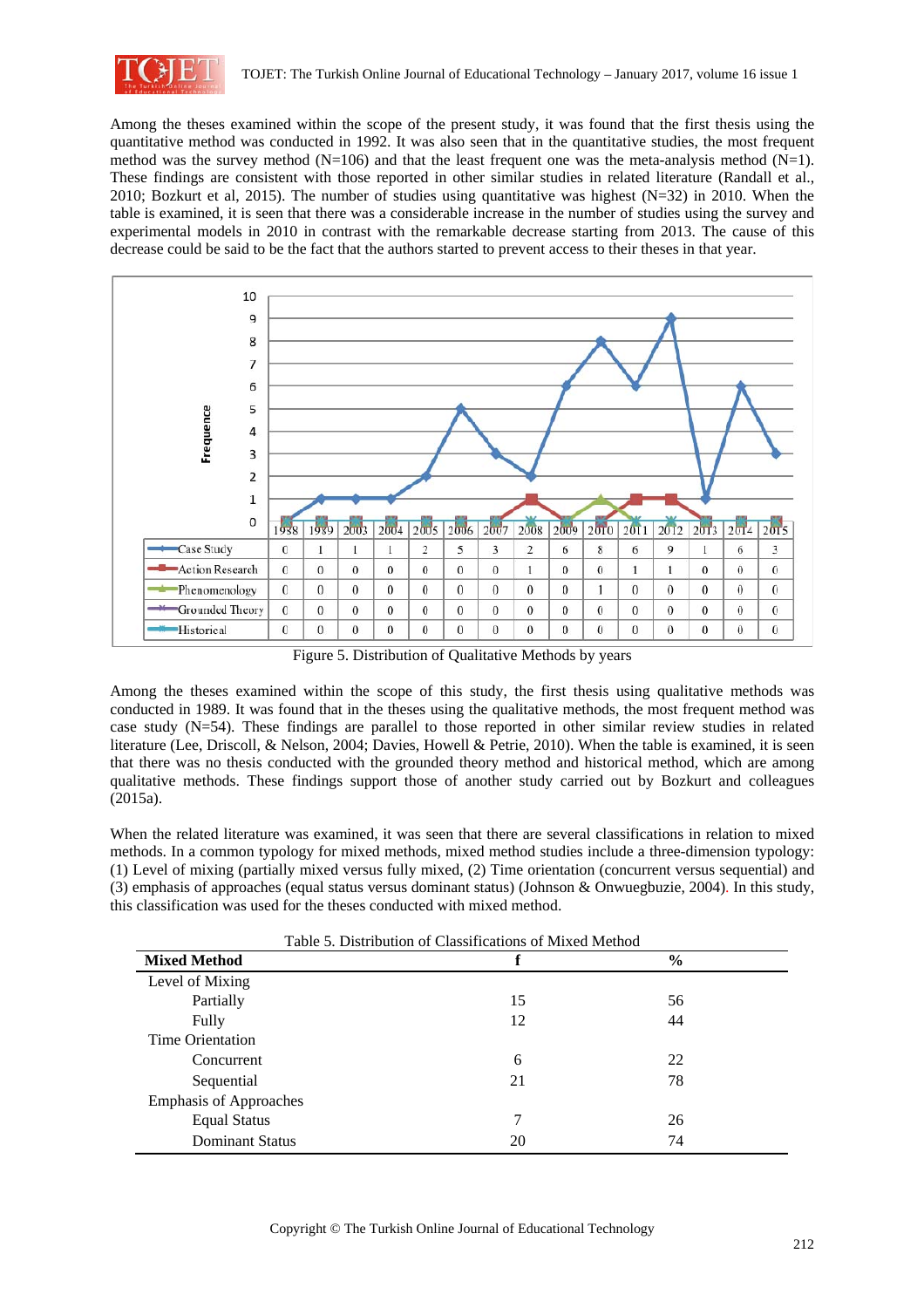

According to Table 5, in the classification used, there was a balanced distribution regarding the level of mixing for the studies conducted with mixed method. When the theses were examined with respect to time orientation, it was seen that a great majority of the mixed studies were "sequential". Among these studies, there were five studies in which qualitative methods were used first, but in most of them, quantitative methods were used first. When the theses were examined with respect to emphasis of approaches, it was seen that most of the mixed theses included dominant status. Quantitative methods were more frequent in mixed studies with dominant status. In the review studies on distance education in related literature, there was no study using the mixed method with this classification.

### **Tests and Analysis**

Table 6 presents the number and percentage analyses of the analysis techniques used in the theses examined within the scope of the present study. According to Table 6, 48% of the quantitative statistical tests included the method of descriptive statistics, and 52% of them included the method of inferential statistics. This finding is similar to the finding of another study conducted by Bozkurt and colleagues (2015b), while the researchers, in their study examining dissertations, reported a different result pointing out that inferential statistics were more frequent (Bozkurt et al., 2015a). In qualitative analyses, 68% included the content analysis technique, and 32% included the thematic analysis technique.

|                                                       |     | Table 6. Test and analysis                           |    |                      |          |  |  |  |  |  |  |  |  |
|-------------------------------------------------------|-----|------------------------------------------------------|----|----------------------|----------|--|--|--|--|--|--|--|--|
|                                                       |     | <b>QUANTITATIVE</b><br><b>Statistical Tests</b>      |    |                      |          |  |  |  |  |  |  |  |  |
|                                                       |     | Inferential $(\%52)$                                 |    |                      |          |  |  |  |  |  |  |  |  |
| Descriptive (%48)                                     |     | Parametric (%83)                                     |    | Non-Parametric (%17) |          |  |  |  |  |  |  |  |  |
| <b>Central Tendency</b><br>(Mean/Median/Mode)         | 71  | t-test                                               | 75 | Chi-square           | 23       |  |  |  |  |  |  |  |  |
| <b>Relative Standing</b><br>(Percentage/z-score)      | 135 | Variance Analysis<br>(ANOVA/MANOVA<br>/MANCOVA)      | 67 | Mann Whitney U       | 15       |  |  |  |  |  |  |  |  |
| Variability<br>(Variance/Standard<br>Deviation/Range) | 72  | <b>Reliability Analysis</b><br>(Cronbach's Alfa)     | 61 | Wilcoxon Test        | 5        |  |  |  |  |  |  |  |  |
| <b>Descriptive Statistics</b><br>(Non Specified)      | 5   | Correlation (Pearson)                                | 26 | Kruskal Wallis       | 9        |  |  |  |  |  |  |  |  |
|                                                       |     | <b>Factor Analysis</b><br>(Confirmatory/Exploratory) | 19 |                      |          |  |  |  |  |  |  |  |  |
|                                                       |     | <b>Regression Analysis</b>                           | 7  |                      |          |  |  |  |  |  |  |  |  |
|                                                       |     | <b>Structural Equation Modeling</b><br>(SEM)         | 1  |                      |          |  |  |  |  |  |  |  |  |
|                                                       |     | <b>QUALITATIVE</b>                                   |    |                      |          |  |  |  |  |  |  |  |  |
| <b>Content Analysis</b>                               |     |                                                      |    |                      | 27 (%68) |  |  |  |  |  |  |  |  |
| Thematic Analysis                                     |     |                                                      |    |                      | 13 (%32) |  |  |  |  |  |  |  |  |

\*One study may employ more than one statistical test

When Table 6 is examined, it is seen that most of the descriptive statistics included the percentage and z-score values followed by central tendency statistics such as mean/median and mode and by variability statistics such as variance/standard deviation and range. In addition, a great majority of the inferential statistics included parametric tests. Among the parametric tests, t-test, variance analyses and reliability analyses were most frequent. The fact that the most frequent test among parametric tests applied in review studies conducted on distance education and on other similar research topics (Davies, Howell & Petrie, 2010; Bozkurt et al., 2015a) was t-test supports the related finding obtained in the present study. On the other hand, different from this study, mean score was the most frequent method of descriptive statistics used in those review studies.

When non-parametric tests were examined, it was seen that Chi-square and Mann Whitney U tests were most common. This finding is also consistent with those reported by Davies, Howell & Petrie, (2010) and by Bozkurt and colleagues (2015a) in their studies.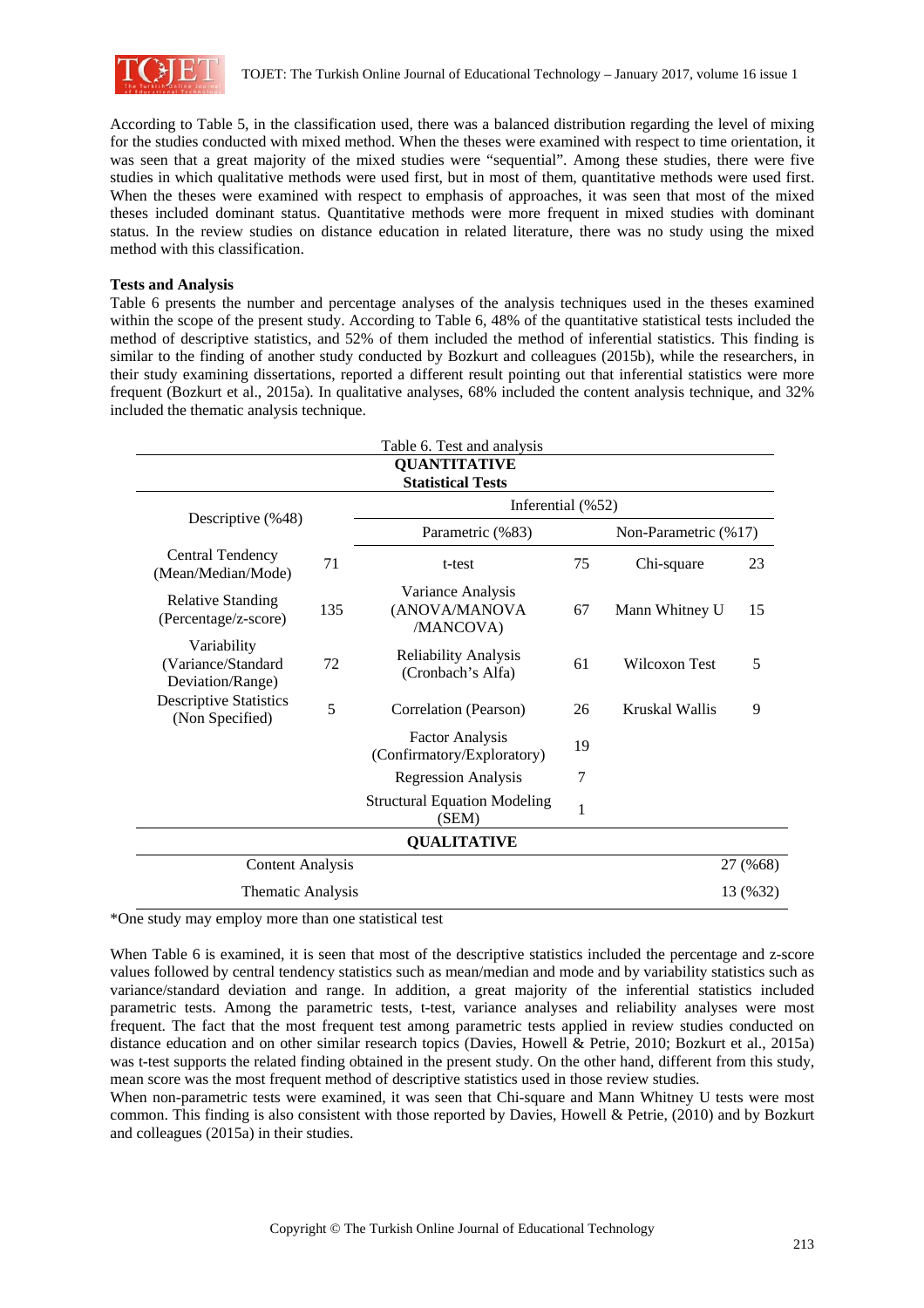

### **Data Collection Tools**

Table 7 presents the number and percentage analyses regarding the data collection tools used in the theses examined within the scope of the present study. According to Table 7, the most popular data collection tools were questionnaire (41%), interview (16%), scale (14,5%) and pretest-posttest (14,5%), respectively.

| Table 7. Data Collection Tools |           |            |  |  |  |  |  |  |  |  |
|--------------------------------|-----------|------------|--|--|--|--|--|--|--|--|
| Data Collection Tools          | Frequency | Percentage |  |  |  |  |  |  |  |  |
| <b>Ouestionnaire</b>           | 127       | %41        |  |  |  |  |  |  |  |  |
| Interview                      | 49        | %16        |  |  |  |  |  |  |  |  |
| Scale                          | 45        | %14.5      |  |  |  |  |  |  |  |  |
| Pre-test / Post-test           | 45        | %14.5      |  |  |  |  |  |  |  |  |
| Observation                    | 17        | %5.4       |  |  |  |  |  |  |  |  |
| Documents                      | 12        | %4         |  |  |  |  |  |  |  |  |
| Electronic documents           | 12        | %4         |  |  |  |  |  |  |  |  |
| Focus group                    | 3         | %1         |  |  |  |  |  |  |  |  |
| <b>TOTAL</b>                   | 310       | 100        |  |  |  |  |  |  |  |  |

\*One study may employ more than one data collection tools

The results revealed that use of questionnaire as a data collection tool was favored more when compared to the other data collection tools. It was seen that questionnaire was followed by interview and scale, respectively. This finding is parallel to those obtained in other related studies (Davies, Howell & Petrie, 2010; Bozkurt et al., 2015a; Bozkurt et al., 2015b). When compared with a content analysis study examining dissertations with respect to data collection tools (Bozkurt et al., 2015a), use of questionnaire at the level of Master's Degree was more frequent than it was in dissertations.

### **Participants**

Table 8 presents the number of and percentage analyses for the groups of participants in the theses examined within the scope of this study.  $T_1$   $\alpha$   $\beta$ .  $\beta$ .

| Participants                    | Frequency      | Percentage |
|---------------------------------|----------------|------------|
| <b>Undergraduate Students</b>   | 77             | 32,6       |
| Associate's Degree students     | 27             | 11,4       |
| Academicians                    | 26             | 11         |
| K <sub>12</sub> -Students       | 23             | 9,7        |
| K <sub>12</sub> -Teachers       | 21             | 8,9        |
| Master students                 | 10             | 4,2        |
| Specialists                     | 10             | 4,2        |
| <b>Adult Learners</b>           | 8              | 3,4        |
| K <sub>12</sub> -Administrators | $\mathfrak{Z}$ | 1,3        |
| Institutions                    | 3              | 1,3        |
| System/Program                  | 3              | 1,3        |
| Administrators                  | $\overline{2}$ | 0,8        |
| Other                           | 27             | 11,4       |
| <b>TOTAL</b>                    | 237            | 100        |

\*One study may employ more than one target group

According to Table 8, undergraduate students (N=77), Associate's Degree students (N=27) and academicians (N=26) were in the first three places constituting approximately 55% of all the participants. The group of participants named "Other" included engineers, religious officials, technicians, bankers, civil servants, documents and the participants about whom no information was available. The fact that undergraduate students and academicians ranked the first two in the list supports the findings reported by other studies in related literature (Bozkurt et al., 2015a; Bozkurt et al., 2015b). However, Associate's Degree students were not involved in one study examining the dissertations with content analysis (Bozkurt et al., 2015a), while they were in the second place (11,4%) in the present study, in which Master's Theses were examined.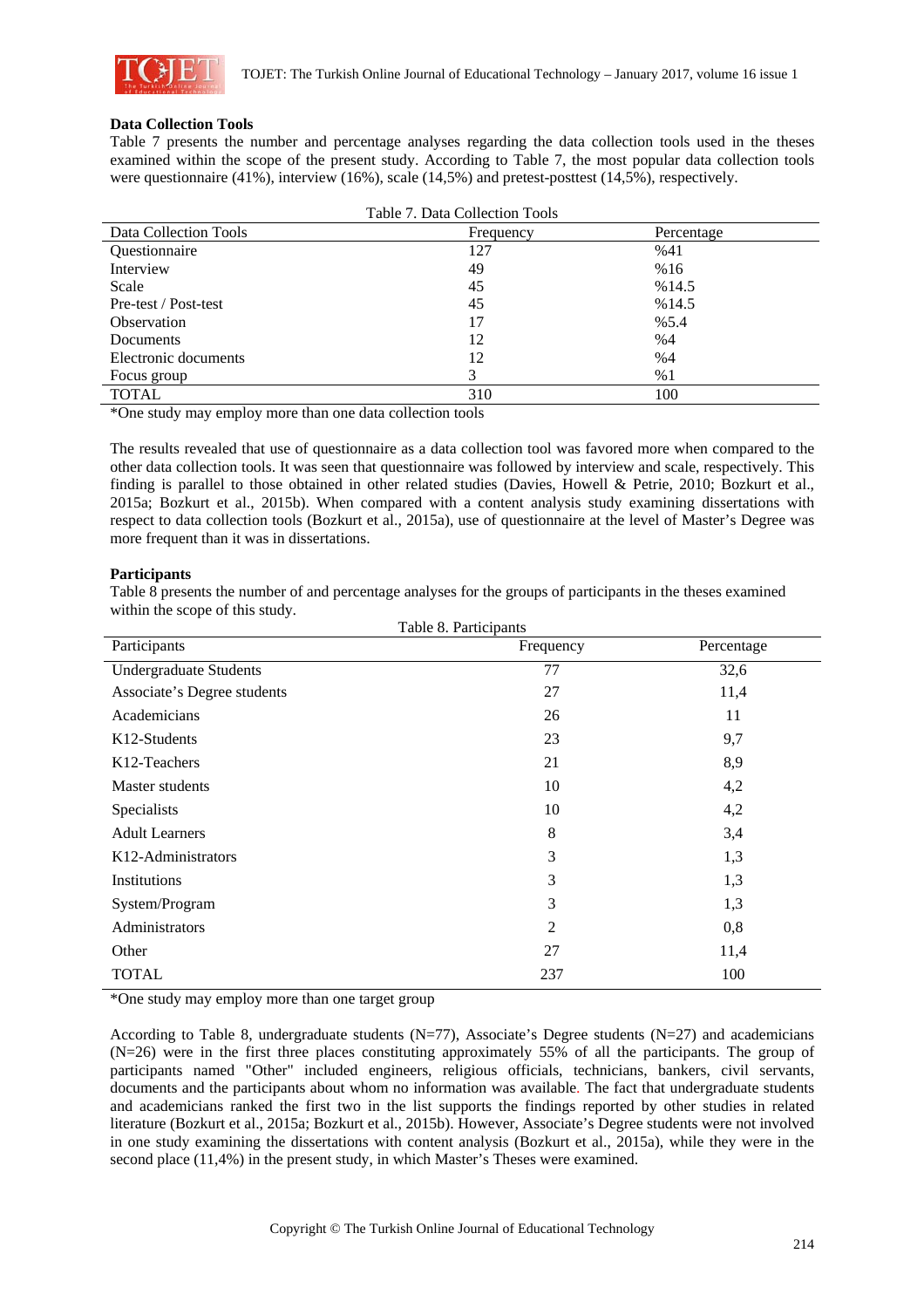

### **Variables/Research Interests**

Table 9 presents the theses categorized based on the dependent variables and sequenced according to their frequencies. Table 9. Variables / research interests

| Table 9. Variables / research interests |                  |                   |  |  |  |  |  |  |  |
|-----------------------------------------|------------------|-------------------|--|--|--|--|--|--|--|
| <b>Dependent Variables</b>              | <b>Frequency</b> | <b>Percentage</b> |  |  |  |  |  |  |  |
| Academic performance/success            | 41               | 26,7              |  |  |  |  |  |  |  |
| Attitude                                | 21               | 13,7              |  |  |  |  |  |  |  |
| <b>Effectiveness</b>                    | 19               | 12,4              |  |  |  |  |  |  |  |
| Satisfaction                            | 15               | 9,8               |  |  |  |  |  |  |  |
| Perception                              | 10               | 6,5               |  |  |  |  |  |  |  |
| Motivation                              | 5                | 3,2               |  |  |  |  |  |  |  |
| Expectation                             | 4                | 2,6               |  |  |  |  |  |  |  |
| Other                                   | 38               | 24,7              |  |  |  |  |  |  |  |
| Total                                   | 153              | 100               |  |  |  |  |  |  |  |

\*One study may employ more than one dependent variable

According to Table 9, in 41 studies, "academic success" (26,7%) was the most frequently used dependent variable. The variable of "academic success" was followed by "attitude" in 21 studies (13,7%), "effectiveness" (12,4%), "satisfaction" (9,8%) and "perception" (6,5%). According to Table 9, the category of "Other" (24,1%) included such variables as students' views, readiness, awareness, self-efficacy, social skills and so on. It was seen in the present study that among the dependent variables determined in the theses examined, the variables of success and attitude were quite commonly used. These findings are consistent with those obtained in other studies carried out by Horzum and colleagues (2013) and by Bozkurt and colleagues (2015a, 2015b).

### **Leading Contributor Institutions**

Table 10 presents the distribution of the institutions by years where the Master's Theses were conducted.

|                                                      |                |   | Table 10. Leading Contributor Institutions |                             |                |                             |                |                |                |                |                |                |                               |                |                |                |               |                     |
|------------------------------------------------------|----------------|---|--------------------------------------------|-----------------------------|----------------|-----------------------------|----------------|----------------|----------------|----------------|----------------|----------------|-------------------------------|----------------|----------------|----------------|---------------|---------------------|
| <b>Leading</b><br>Contributor<br><b>Institutions</b> |                |   |                                            |                             |                |                             |                |                |                |                |                |                |                               |                |                |                | $\Gamma$ otal | $\frac{0}{0}$       |
| Gazi University                                      |                |   |                                            |                             |                | $\mathfrak{D}$              | 7              | 6              | 1              | 3              | 10             | $\overline{4}$ | $\mathcal{E}$                 | $\mathbf{1}$   | 6              |                | 45            | 15.<br>5            |
| Anadolu University                                   |                |   | $\mathcal{D}_{\mathcal{L}}$                | $\mathcal{D}_{\mathcal{L}}$ | 1              |                             | 4              | $\tau$         | 3              | 3              | $\overline{4}$ | $\overline{2}$ | $\overline{4}$                | $\mathfrak{D}$ | 1              | $\overline{1}$ | 38            | 13.                 |
| Sakarya University                                   |                |   |                                            | $\mathbf{1}$                | $\mathcal{L}$  | $\mathbb{L}$                | $\overline{4}$ | $\overline{2}$ | $\overline{2}$ | $\overline{1}$ | $\overline{3}$ | $\overline{a}$ | $\mathbf{1}$                  | $\mathbf{1}$   | 1              |                | 20            | 3<br>$\overline{7}$ |
| <b>Firat University</b>                              |                |   |                                            |                             |                | $\mathcal{D}_{\mathcal{L}}$ |                |                |                |                | 1              | 2              | 5                             | 1              | $\mathbf{1}$   |                | 14            | 5                   |
| Afyon Kocatepe University                            |                |   |                                            |                             |                | 1                           | 1              | $\sim$         | $\overline{1}$ | 6              | 2              | -1             |                               |                |                |                | 12            | 4.2                 |
| Marmara University                                   |                |   |                                            |                             |                | 1                           | 2              | $\mathbf{1}$   | 2              | $\overline{a}$ | 3              |                | 2                             |                |                |                | 12            | 4.2                 |
| Hacettepe University                                 |                |   |                                            |                             |                |                             | $\mathfrak{D}$ |                | 2              | -1             | 1              | 3              | 2                             |                |                |                | 12            | 4.2                 |
| Ankara University                                    |                |   |                                            |                             |                |                             | $\mathbf{1}$   | $\overline{1}$ | $\overline{a}$ | $\overline{a}$ | $\mathcal{E}$  | 2              | $\sim$                        | $\overline{1}$ |                |                | 10            | 3.5                 |
| Karadeniz Technical University                       | $\overline{a}$ |   |                                            |                             |                |                             |                |                |                |                | $\mathbf{1}$   | 2              | 3                             | $\mathbf{r}$   | $\overline{2}$ |                | 9             | 3.1                 |
| Süleyman Demirel University                          |                |   |                                            |                             |                | 2                           |                |                | 1              | $\mathfrak{D}$ | 1              |                | -1                            |                | 1              |                | 9             | 3.1                 |
| Others                                               |                |   |                                            | $\mathfrak{D}$              | $\overline{4}$ | 3                           | 7              | 8              |                |                | 12 11 18 11 11 |                |                               | .5             | 5              | $\overline{4}$ | 104           | 36.<br>4            |
| <b>TOTAL</b>                                         | 1              | 3 | 6                                          | 5                           | 10             |                             |                |                |                |                |                |                | 12 28 26 25 27 47 27 32 12 17 |                |                | 5              | 285           | 10<br>$\mathbf{a}$  |

According to Table 10, Gazi University and Anadolu University were in the first two places in terms of the total number of theses conducted in the field of distance education at universities. These two universities were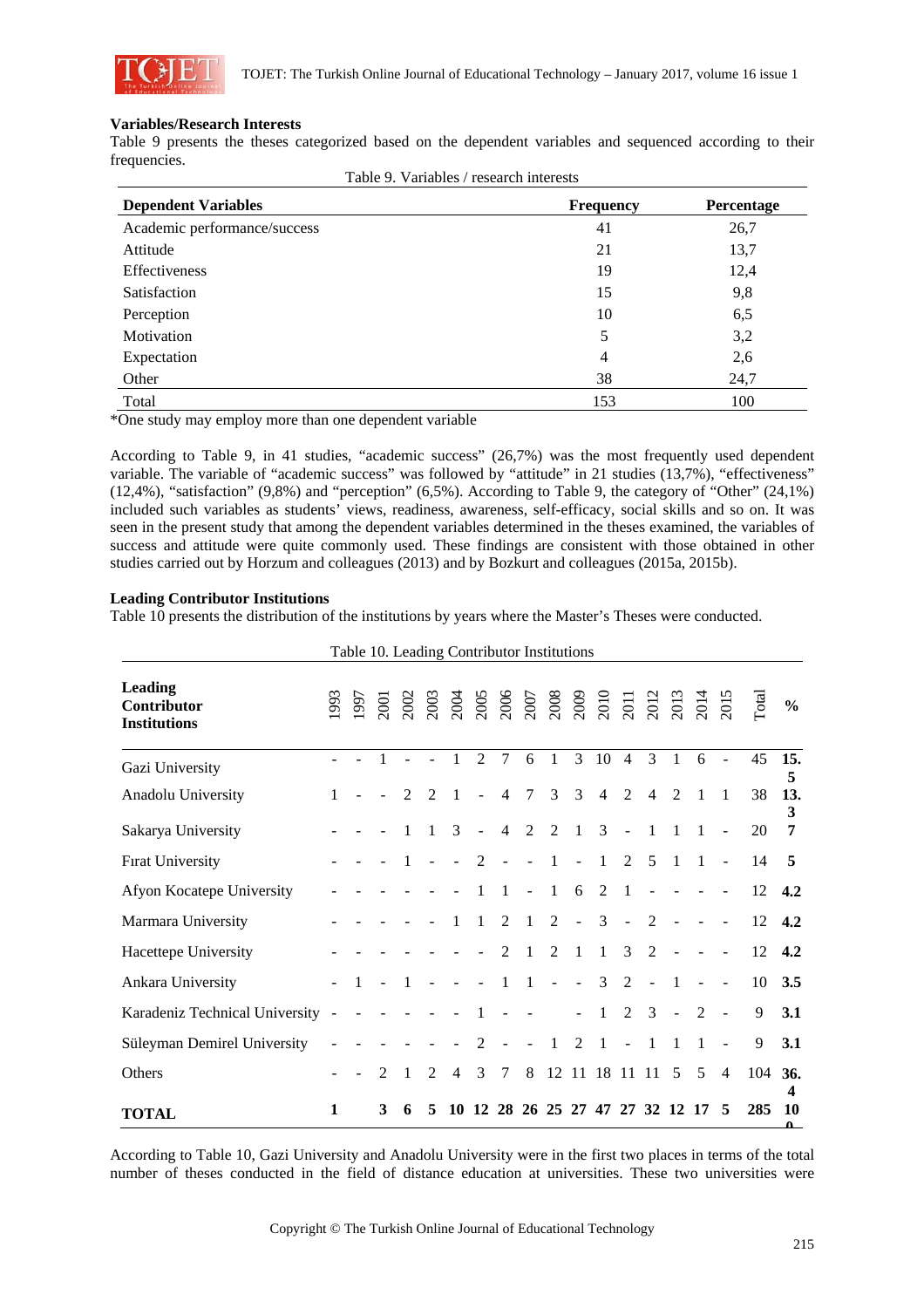

followed by Sakarya University and Fırat University. Similarly, in a study carried out by Bozkurt and colleagues (2015a), who examined dissertations, Anadolu University and Gazi University ranked the first two. However, in their study, it was seen that 40% of all the dissertations were conducted at Anadolu University. Anadolu University was obviously prominent in the field of distance education at Doctorate and Master's Degree levels. Although Anadolu University is the second biggest mega university in the world (Wikipedia, 2015) and although it has been serving in the field of distance education since 1982, it could be stated that the number of Master's Theses conducted at this university is not at the expected level. According to Table 10, it is seen that there is no private university in the top-10 list. This situation could be explained with the fact that the number of education faculties at private universities is lower than those at state universities and that private universities are new in the country.

# **LIMITATIONS AND STRENGTHS**

Within the scope of the present study, the Thesis Database of Turkish Council of Higher Education (TCHE) was scanned, and a total of 365 related Master's Theses with access permission were reached. In addition, 121 theses which were not permitted for access and 80 theses which were not relevant to the research topic of the present study were not included in the scope of this study. In order to access the theses which were not permitted to access, the authors of these theses were contacted. However, almost no positive response was received from the authors. The fact that the theses which were not permitted by the authors for access were not included in the scope of the present study could be regarded as a limitation of the study.

The present study examined the Master's Theses conducted between 1986 and 2015 and tried to reveal the current state of distance education studies in Turkey. Also, this study is considered to be important since it is the first study to conduct content analysis on Master's Theses in the field of distance education. Therefore, the findings obtained in the study are thought to shed light on future studies.

### **CONCLUSION**

The present study examined the research trends in Master's Theses conducted in the field of distance education in Turkey between 1986 and 2015 with respect to certain variables. The results obtained in the study revealed that the most frequent academic discipline was Education and Training, which was followed by Computer Engineering and Computer Science and Control, Science and Technology, Technical Education, Electrical and Electronics Engineering and Business Administration, respectively. In terms of research area, it was seen that certain areas were dominantly favored. Especially "Educational Technology" at meso level, "Instructional Design" and "Learner Characteristics" at micro level, and "Distance Teaching Systems and Institutions" at macro level were among the most common research areas. When the keywords used in the theses included in the scope of the study were examined, it was seen that the most frequent keyword was "Distance Education". However, in 49 theses, no keyword was used. Of all the Master's Theses, only nine of them were based on a theoretical ground. When the frequency of use of research designs was examined, it was seen that the most common research design was quantitative design and that the least common one was mixed design. When the trend in the last decade was examined, quantitative studies were favored more despite the increase in the number of qualitative studies. The number of Master's Theses conducted in the field of distance education was highest in 2010. In addition, a remarkable decrease was observed in the number of studies carried out in the last three years. The reason for this decrease could be explained with the fact that the authors of the theses did not allow access to their studies. Therefore, 46 theses conducted in the past three years were not included in the scope of the present study since they were not allowed by their authors to access.

Of all the theses examined in the study, 78 of them (27%) were design development studies. These studies were mostly conducted out of the field of Education, and most of them covered the field of engineering. Learning environments revealed in design development studies could be said to contribute to the development of distance education.

In studies conducted with quantitative methods, survey model was the most frequent, and the least one was metaanalysis model. In addition, there was a serious increase in the number of studies carried out with survey and experimental methods in 2010. In studies carried out with qualitative methods, case study was the most frequent. There was no thesis conducted with the grounded theory method and historical method. For the theses designed with mixed methods, a classification method based on a three-dimension typology was used. According to this classification, especially the studies with mixed method were favored as "sequential", and studies with quantitative methods were dominant. In the theses, generally, questionnaire was used as the data collection tool, which was followed by interview and scale. The participant group most favored included undergraduate students, who were followed by Associate's Degree students and by academicians. When the tests and analyses were examined, it was seen that the distribution of the descriptive and inferential statistics was balanced.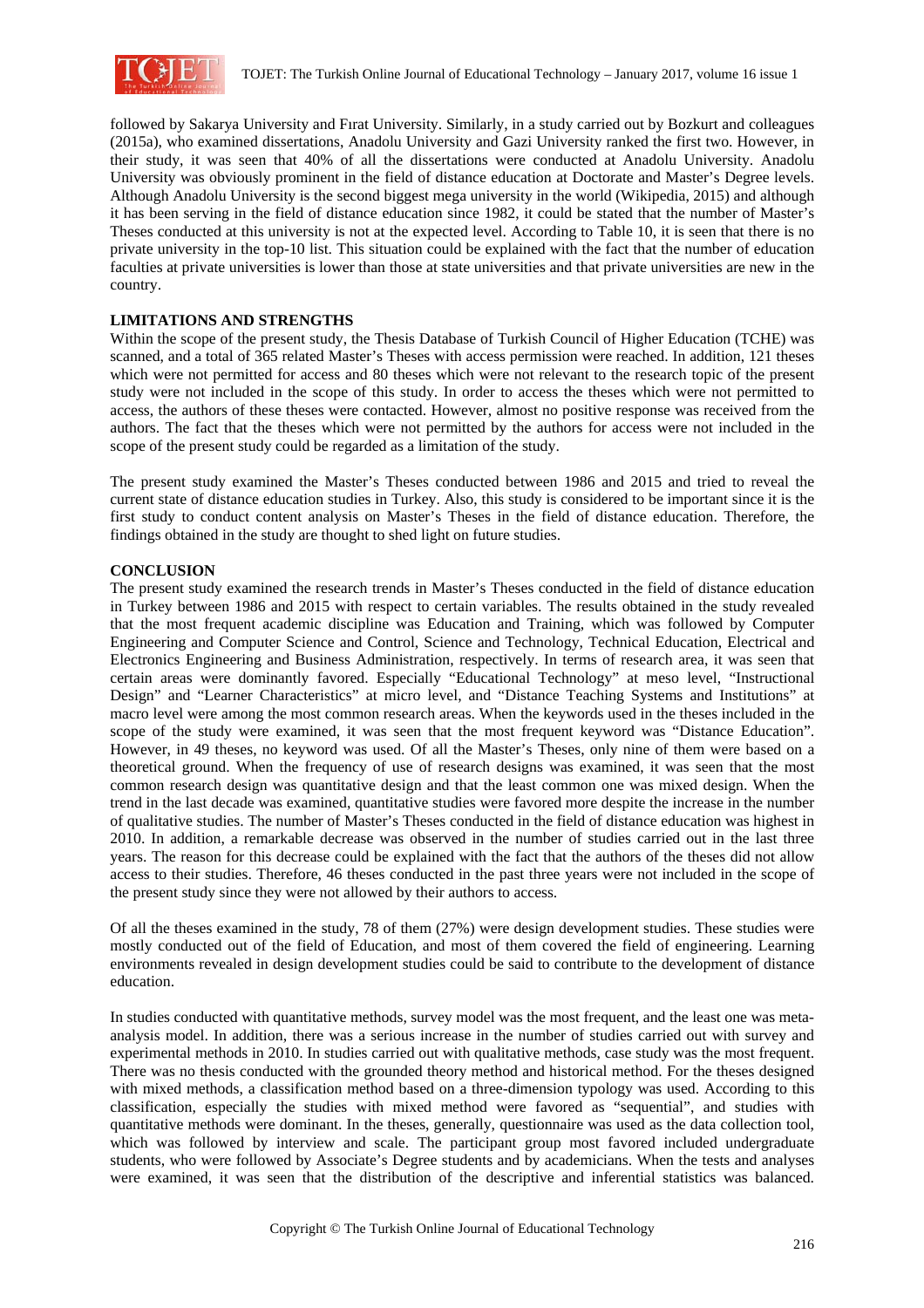

Percentage/z-score was the most common statistical method in descriptive statistics, and t test was the most common in inferential statistics. The number of studies conducted was highest at Gazi University. In 2010, a considerable increase was observed in the number of studies conducted in the field of distance education at Gazi University. Although Anadolu University is the biggest university in the field of distance education in Europe and the second biggest in the World in terms of the total number of registered students, it ranks the second in Turkey in terms of the total number of Master's Theses in the related field. Lastly, when the research interests in the theses were examined, it was seen that success, attitude, effectiveness and satisfaction were the most common variables used in the theses.

In the light of the findings obtained in the present study, the following implications could be drawn for future research.

- Researchers could make use of the present findings in their future studies in the field of distance education and develop a comprehensive understanding in this field.
- It was seen that quite a few Master's Theses were based on theoretical grounds. Supervisors could encourage their students to base their theses on theoretical grounds. In this way, theses based on more powerful grounds could be produced.
- Examining the theses included in the scope of the present study revealed that the participants in these theses were mostly undergraduate students. Future research could be conducted with a wider variety of participants in the field of distance education.
- It was seen that the Master's Theses were mostly conducted using quantitative designs. However, increasing the number of studies using the mixed method, which includes combined use of qualitative and quantitative designs, could help obtain more precise and generalizable results.
- It was seen that most of the studies conducted in the field of engineering were design development studies and that a system/software was designed in these theses. In design development studies, conducting analyses by gathering qualitative and quantitative data could scientifically support the design developed.

# **ACKNOWLEDGEMENTS**

The study is supported by Scientific Research Projects of Balıkesir University – BAP 2016/142.

# **REFERENCES**

Altman, D. G. (1990). *Practical statistics for medical research.* London: CRC press.

- Berge, Z.L. & Mrozowski, S. (2001). Review of research in distance education, 1990 to 1999. In *American Journal of Distance Education*, 15(3), 5-19.
- Bozkurt, A., Akgun-Ozbek, E., Yilmazel, S., Erdogdu, E., Ucar, H., Guler, E., & Dincer, G. D. (2015). Trends in distance education research: A content analysis of journals 2009-2013. *The International Review of Research in Open and Distributed Learning*, 16(1).
- Bozkurt, A., Kumtepe, E. G., Kumtepe, A. T., Aydin, I. E., Bozkaya, M., & Aydin, C. H. (2015). Research trends in Turkish distance education: A content analysis of dissertations, 1986-2014. *European Journal of Open, Distance and E-learning*, 18(2).
- Davies, R.; Howell, S. and Petrie, J. (2010). A review of trends in distance education scholarship at research universities in North America, 1998-2007. *In The International Review of Research in Open and Distance Learning*, 11(3), (pp. 42-56). http://www.irrodl.org/index.php/irrodl/article/view/876
- De Olivera Neto, J.D. & dos Santos, E.M. (2010). Analysis of the publications, research topics in a sample of the Brazilian distance education publications, 1992 to 2007. *In American Journal of Distance Education*, 24, 119-134. Retrieved from http://www.trandfonline.com/doi/abs/10.1080/08923647.2010.497325
- Gall, M. D., Borg, W. R., & Gall, J. P. (2006). The methods of quantitative and qualitative research in education sciences and psychology. Trans. Nasr AR, Abolghasemi M, Bagheri KH, Pakseresht MJ, Khosravi Z, Shahani Yeilagh M. 2nd ed. Tehran: Samt Publications.
- Hauser, L. (2013). Qualitative Research in Distance Education: An Analysis of Journal Literature 2005–2012. *American Journal of Distance Education*, 27(3), 155-164.
- Horzum, M.B., Özkaya, M., Demirci, M., Alparslan, M. (2013). Review of Turkish Distance Education Research. *Inonu University Journal of the Faculty of Education,*14(2), 79-100.
- Johnson, R. B., & Onwuegbuzie, A. J. (2004). Mixed methods research: A research paradigm whose time has come. *Educational researcher*, 33(7), 14-26.
- Koble, M.A. and Bunker, E.L. (1997). Trends in research and practice: An examination of the American Journal of Distance Education 1987 to 1995. *In American Journal of Distance Education,* 11(2), 19-38.
- Lee, Y., Driscoll, M.P., & Nelson, D.W. (2004). The past, present, and future of research in distance education: Results of a content analysis. *In The American Journal of Distance Education*, 18(4), 225-241.
- Mishra. S. (1997). A critical analysis of periodical literature in distance education. *Indian Journal of Open Learning,* 6(1&2), 39-53.